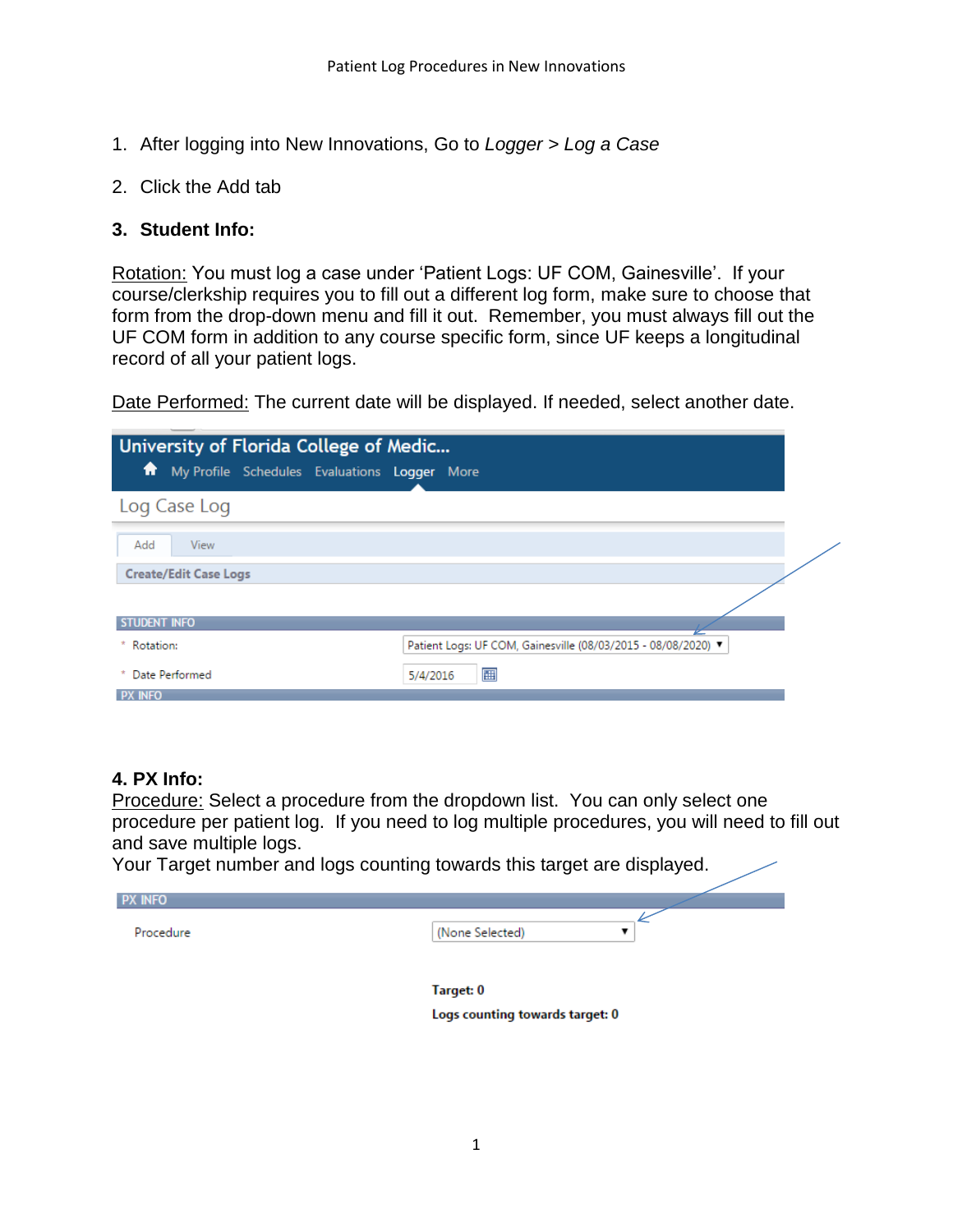# **4. DX Info:**

Diagnosis: Select a diagnosis from the dropdown list. Your Target number and logs counting towards this target are displayed

| <b>DX INFO</b> |                                 |   |
|----------------|---------------------------------|---|
| Diagnosis      | (None Selected)                 | 7 |
|                | Target: 0                       |   |
|                | Logs counting towards target: 0 |   |
| Diagnosis      | (None Selected)                 |   |
|                | Target: 0                       |   |
|                | Logs counting towards target: 0 |   |

#### **5. Additional Info:**

Case Location: Select the location

Role in Case: Select your role in the case (Any field with an asterisk is a 'Required' field)

| <b>Supervisor: Select your supervisor</b> |                 |
|-------------------------------------------|-----------------|
| ADDITIONAL INFO                           |                 |
| Case Location                             | (None Selected) |
| * Role in Case                            | (None Selected) |